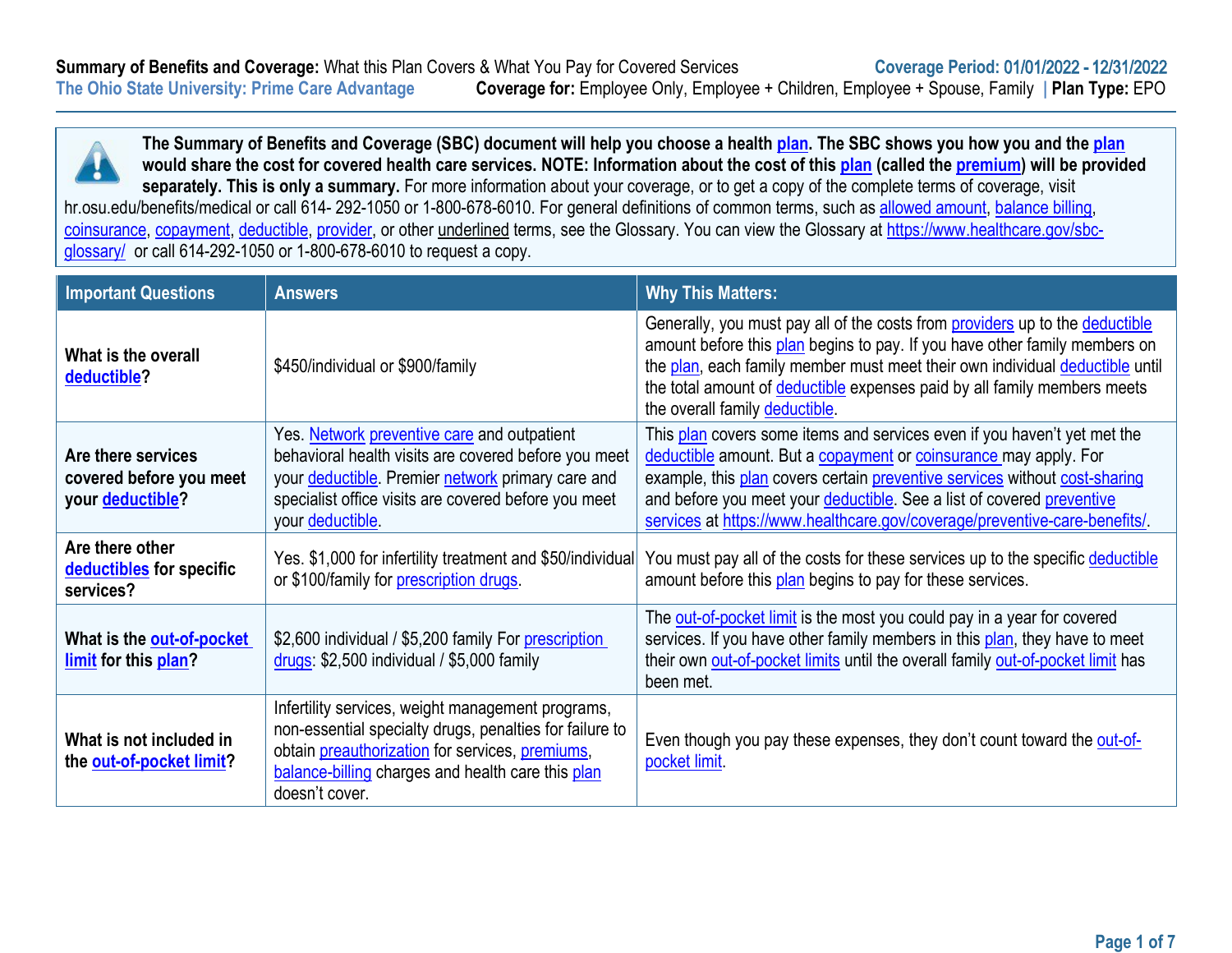| <b>Important Questions</b>                          | <b>Answers</b>                                                  | <b>Why This Matters:</b>                                                                                                                                                                                                                                                                                                                                                                                                                                                                                                                                            |
|-----------------------------------------------------|-----------------------------------------------------------------|---------------------------------------------------------------------------------------------------------------------------------------------------------------------------------------------------------------------------------------------------------------------------------------------------------------------------------------------------------------------------------------------------------------------------------------------------------------------------------------------------------------------------------------------------------------------|
| Will you pay less if you use<br>a network provider? | 292-4700 or 1-800- 678-6269 for a list of network<br>providers. | You pay the least if you use a provider in the Premier network. You pay more<br>if you use a provider in the Standard network. You will pay the most if you use<br>Yes. See www.osuhealthplan.com/search/ or call 614- an out-of-network provider, and you might receive a bill from a provider for the<br>difference between the provider's charge and what your plan pays (balance<br>billing). Be aware your network provider might use an out-of-network provider<br>for some services (such as lab work). Check with your provider before you get<br>services. |
| Do you need a referral to<br>see a specialist?      | No.                                                             | You can see the specialist you choose without a referral.                                                                                                                                                                                                                                                                                                                                                                                                                                                                                                           |

All **[copayment](https://www.healthcare.gov/sbc-glossary/#copayment)** and **[coinsurance](https://www.healthcare.gov/sbc-glossary/#coinsurance)** costs shown in this chart are after your **[deductible](https://www.healthcare.gov/sbc-glossary/#deductible)** has been met, if a **deductible** applies.

|                                                                 |                                                        |                                                                                                            | <b>What You Will Pay</b>                                             |                                                                        |                                                                                                                                                                    |  |
|-----------------------------------------------------------------|--------------------------------------------------------|------------------------------------------------------------------------------------------------------------|----------------------------------------------------------------------|------------------------------------------------------------------------|--------------------------------------------------------------------------------------------------------------------------------------------------------------------|--|
| <b>Common</b><br><b>Medical Event</b>                           | <b>Services You May</b><br><b>Need</b>                 | <b>Premier Network</b><br><b>Provider</b><br>(You will pay the<br>least)                                   | <b>Standard Network</b><br><b>Provider</b><br>(You will pay<br>more) | <b>Out-of-Network</b><br><b>Provider</b><br>(You will pay the<br>most) | <b>Limitations, Exceptions, &amp; Other</b><br><b>Important</b><br><b>Information</b>                                                                              |  |
|                                                                 | Primary care visit to<br>treat an injury or<br>illness | No charge                                                                                                  | 30% coinsurance                                                      | Not covered                                                            |                                                                                                                                                                    |  |
| If you visit a<br>health care<br>provider's<br>office or clinic | <b>Specialist visit</b>                                | 20% coinsurance<br>Deductible does<br>not apply                                                            | 30% coinsurance                                                      | Not covered                                                            | None                                                                                                                                                               |  |
|                                                                 | <b>Preventive</b><br>care/screening/<br>immunization   | No charge                                                                                                  | No charge                                                            | Not covered                                                            | You may have to pay for services that aren't<br>preventive. Ask your provider if the services<br>needed are preventive. Then check what your plan<br>will pay for. |  |
| If you have a<br>test                                           | Diagnostic test (x-<br>ray, blood work)                | 20% coinsurance                                                                                            | 30% coinsurance                                                      | Not covered                                                            | None                                                                                                                                                               |  |
|                                                                 | Imaging (CT/PET<br>scans, MRIs)                        | 20% coinsurance                                                                                            | 30% coinsurance                                                      | Not covered                                                            |                                                                                                                                                                    |  |
| If you need<br>drugs to treat<br>your illness or                | Generic drugs                                          | Preferred Pharmacy: \$10<br>copay/prescription for retail; \$25<br>copay/prescription for home delivery or |                                                                      | Not covered                                                            | Covers up to a 30-day supply (retail), up to a 90-<br>day supply (home delivery or Retail90).                                                                      |  |

\* For more information about limitations and exceptions, see the [plan](https://www.healthcare.gov/sbc-glossary/#plan) or policy document at [www.hr.osu.edu/benefits/medical](http://www.hr.osu.edu/benefits/medical) **Page 2 of 7**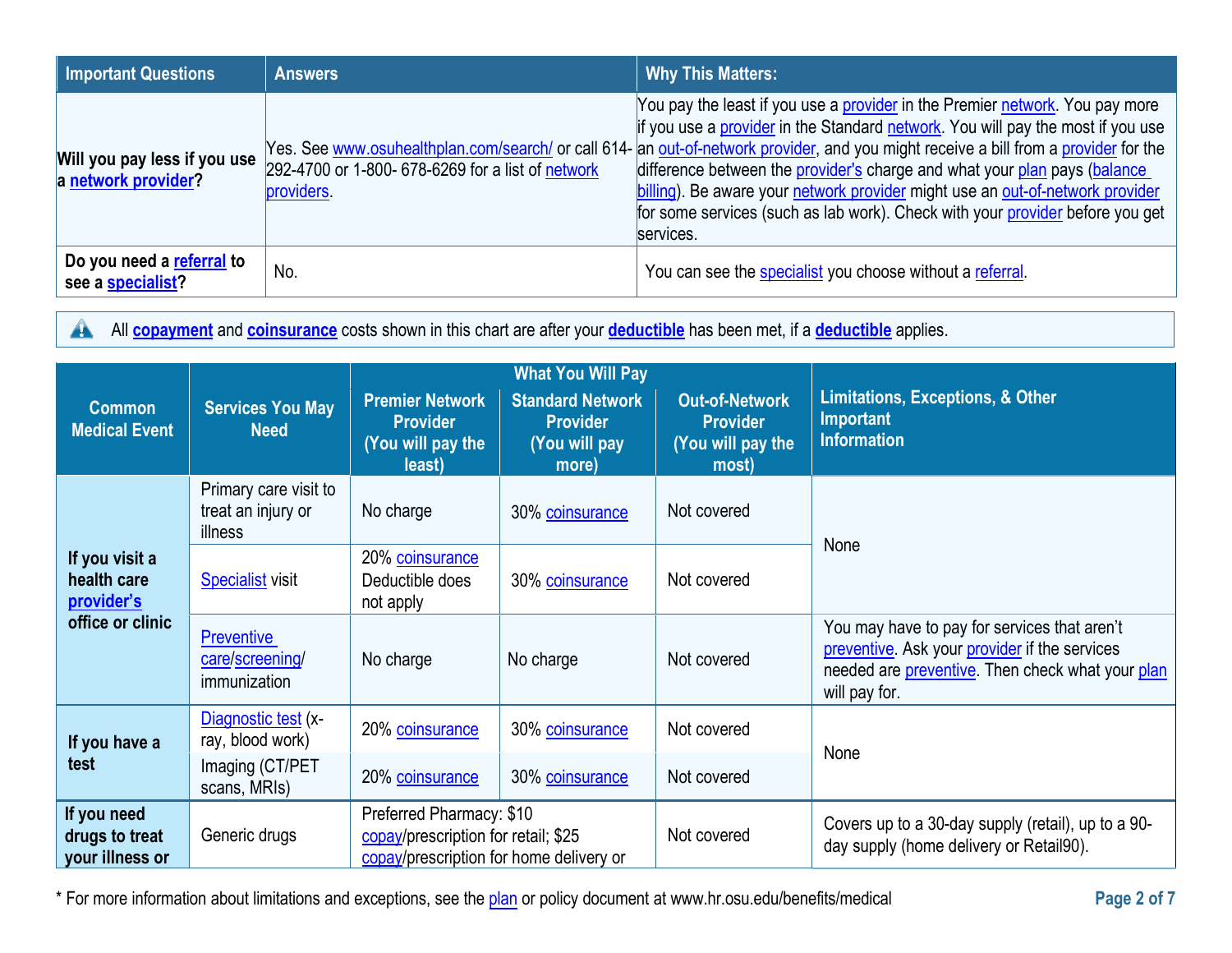|                                                                                                                       |                                                                | <b>What You Will Pay</b>                                                                                                                                                                                                                                                                         |                                                               |                                                                                                                                                                                                                                                                                                                                                                                                                                                                                                                                    |
|-----------------------------------------------------------------------------------------------------------------------|----------------------------------------------------------------|--------------------------------------------------------------------------------------------------------------------------------------------------------------------------------------------------------------------------------------------------------------------------------------------------|---------------------------------------------------------------|------------------------------------------------------------------------------------------------------------------------------------------------------------------------------------------------------------------------------------------------------------------------------------------------------------------------------------------------------------------------------------------------------------------------------------------------------------------------------------------------------------------------------------|
| <b>Common</b><br><b>Medical Event</b>                                                                                 | <b>Services You May</b><br><b>Need</b>                         | <b>Standard Network</b><br><b>Premier Network</b><br><b>Provider</b><br><b>Provider</b><br>(You will pay the<br>(You will pay                                                                                                                                                                    | <b>Out-of-Network</b><br><b>Provider</b><br>(You will pay the | <b>Limitations, Exceptions, &amp; Other</b><br>Important<br><b>Information</b>                                                                                                                                                                                                                                                                                                                                                                                                                                                     |
|                                                                                                                       |                                                                | least)<br>more)                                                                                                                                                                                                                                                                                  | most)                                                         |                                                                                                                                                                                                                                                                                                                                                                                                                                                                                                                                    |
| condition                                                                                                             |                                                                | Retail90; no charge for value-based<br>program; deductible does not apply. Non-<br>Preferred Pharmacy: \$20<br>copay/prescription for retail; value-based<br>program not covered; deductible does not<br>apply.                                                                                  |                                                               |                                                                                                                                                                                                                                                                                                                                                                                                                                                                                                                                    |
| More information<br>about<br>prescription<br>drug coverage<br>is available at<br>hr.osu.edu/benef<br>its/prescription | Formulary brand<br>drugs (Preferred<br>brand drugs)            | Preferred Pharmacy: 30% coinsurance for<br>retail, home delivery and Retail90; 15%<br>coinsurance for value- based program.<br>Non-Preferred Pharmacy: 35%<br>coinsurance for retail; value-based<br>program not covered.                                                                        | Not covered                                                   | Covers up to a 30-day supply (retail), up to a 90-<br>day supply (home delivery or Retail90). Certain<br>prescription drugs require preauthorization.<br>Preferred Pharmacy: \$100 maximum (formulary<br>brand name, retail), \$50 maximum (formulary<br>brand name, value-based retail) Non-Preferred<br>Pharmacy: \$110 maximum (formulary brand<br>name, retail) Home Delivery/Retail90: \$250<br>maximum (formulary brand name, home<br>delivery/Retail90), \$125 maximum (formulary<br>brand name, value-based home delivery) |
|                                                                                                                       | Non-formulary brand<br>drugs (Non-<br>preferred brand<br>drugs | Preferred Pharmacy: 50% coinsurance for<br>retail, home delivery and Retail90. Non-<br>Preferred Pharmacy: 55% coinsurance                                                                                                                                                                       | Not covered                                                   | Covers up to a 30-day supply (retail), up to a 90-<br>day supply (home delivery or Retail90). Certain<br>prescription drugs require preauthorization.                                                                                                                                                                                                                                                                                                                                                                              |
|                                                                                                                       | <b>Specialty drugs</b>                                         | 20% coinsurance for generic and<br>formulary brand name; 50% coinsurance<br>for non-formulary brand name; deductible<br>does not apply to generics. If enrolled in<br>the SaveonSP program, certain specialty<br>drugs available at no charge. To enroll,<br>contact SaveonSP at 1-800-683-1074. | Not covered                                                   | Covers up to 30-day supply. Must use Ohio State<br>University Outpatient Pharmacy, Nationwide<br>Children's Hospital Outpatient Pharmacy, or<br>Accredo Pharmacy. \$50 maximum (generic), \$100<br>maximum (formulary brand name). Certain<br>prescription drugs require preauthorization. Copay<br>for non-essential health benefit specialty drugs<br>under the SaveonSP program do not accumulate<br>to the prescription drug out-of-pocket limit.                                                                              |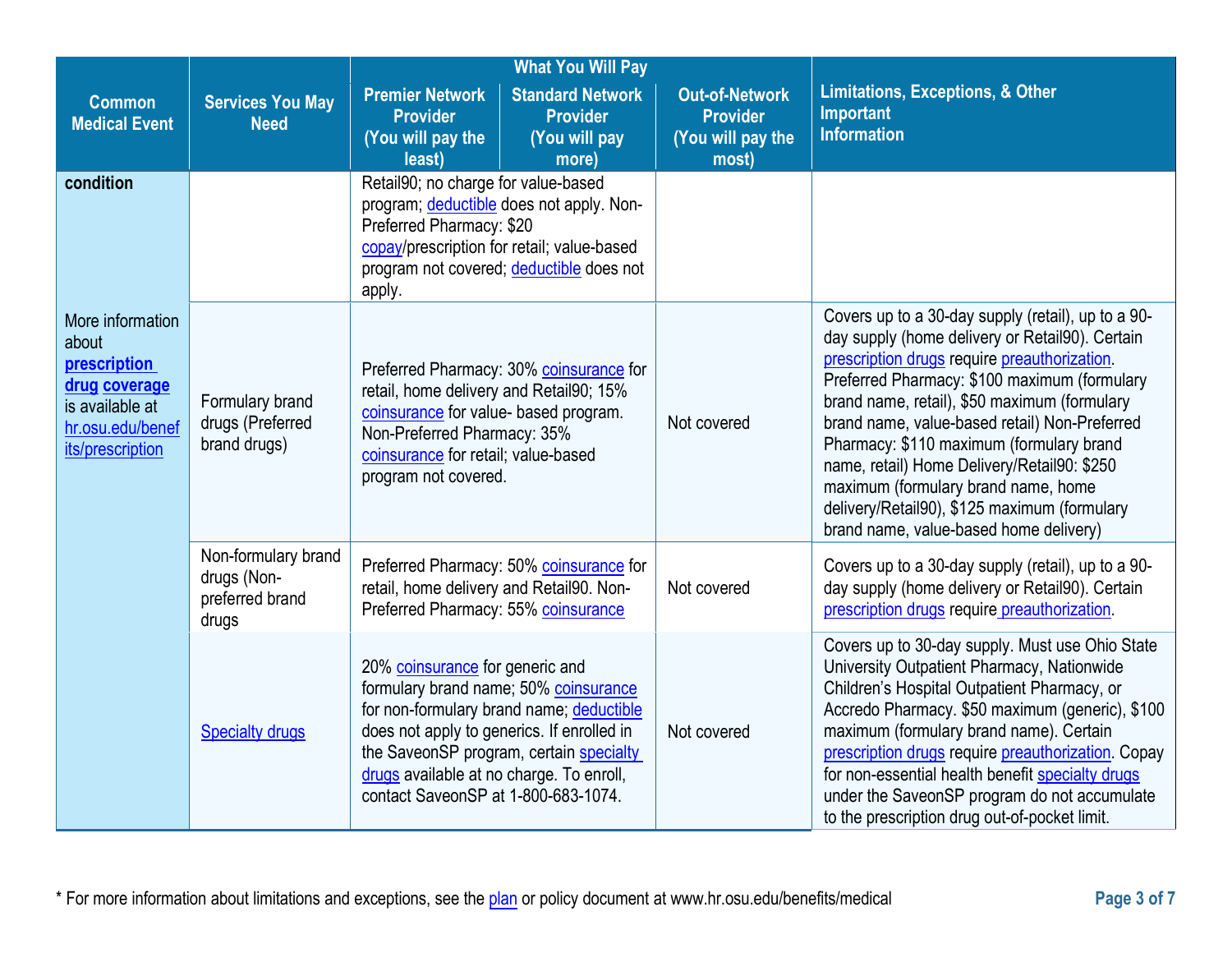| <b>Common</b><br><b>Medical Event</b>                                                                              | <b>Services You May</b><br><b>Need</b>               | <b>Premier Network</b><br><b>Provider</b><br>(You will pay the<br>least) | <b>Standard Network</b><br><b>Provider</b><br>(You will pay<br>more) | <b>Out-of-Network</b><br><b>Provider</b><br>(You will pay the<br>most) | <b>Limitations, Exceptions, &amp; Other</b><br><b>Important</b><br><b>Information</b>                                                                                                                                                                 |
|--------------------------------------------------------------------------------------------------------------------|------------------------------------------------------|--------------------------------------------------------------------------|----------------------------------------------------------------------|------------------------------------------------------------------------|-------------------------------------------------------------------------------------------------------------------------------------------------------------------------------------------------------------------------------------------------------|
| If you have<br>outpatient                                                                                          | Facility fee (e.g.,<br>ambulatory surgery<br>center) | 20% coinsurance                                                          | 30% coinsurance                                                      | Not covered                                                            | None                                                                                                                                                                                                                                                  |
| surgery                                                                                                            | Physician/surgeon<br>fees                            | 20% coinsurance                                                          | 30% coinsurance                                                      | Not covered                                                            |                                                                                                                                                                                                                                                       |
|                                                                                                                    | <b>Emergency room</b><br>care                        | 20% coinsurance                                                          | 20% coinsurance                                                      | 20% coinsurance                                                        | None                                                                                                                                                                                                                                                  |
| If you need<br>immediate<br>medical                                                                                | <b>Emergency medical</b><br>transportation           | 20% coinsurance                                                          | 20% coinsurance                                                      | 20% coinsurance                                                        |                                                                                                                                                                                                                                                       |
| attention                                                                                                          | <b>Urgent care</b>                                   | 20% coinsurance;<br>deductible does<br>not apply                         | 20% coinsurance;<br>deductible does not<br>apply                     | 20% coinsurance;<br>deductible does not<br>apply                       | No network restrictions outside Ohio. Out-of-<br>network provider not covered inside Ohio.                                                                                                                                                            |
| If you have a<br>hospital stay                                                                                     | Facility fee (e.g.,<br>hospital room)                | 20% coinsurance                                                          | 30% coinsurance                                                      | Not covered                                                            | <b>Preauthorization</b> is required, except emergency<br>admissions must be authorized within one<br>business day. If not obtained, <i>claims</i> may be<br>denied or a penalty applied of 20% of the fee, up<br>to \$1,000 per admission or service. |
|                                                                                                                    | Physician/surgeon<br>fees                            | 20% coinsurance                                                          | 30% coinsurance                                                      | Not covered                                                            | None                                                                                                                                                                                                                                                  |
| If you need<br>mental health,<br>behavioral<br>health, or<br>substance<br>abuse services<br>If you are<br>pregnant | <b>Outpatient services</b>                           | 20% coinsurance;<br>deductible does<br>not apply                         | 20% coinsurance;<br>deductible does not<br>apply                     | Not covered                                                            | Preauthorization is required for inpatient care,<br>except emergency admissions must be authorized<br>within one business day. If not obtained, claims                                                                                                |
|                                                                                                                    | Inpatient services                                   | 20% coinsurance                                                          | 30% coinsurance                                                      | Not covered                                                            | may be denied or a penalty applied of 20% of the<br>fee, up to \$1,000 per admission or service.                                                                                                                                                      |
|                                                                                                                    | Office visits                                        | 20% coinsurance;<br>deductible does<br>not apply                         | 30% coinsurance                                                      | Not covered                                                            | <b>Preauthorization</b> is required, except emergency<br>admissions must be authorized within one                                                                                                                                                     |
|                                                                                                                    | Childbirth/delivery<br>professional<br>services      | 20% coinsurance                                                          | 30% coinsurance                                                      | Not covered                                                            | business day. If not obtained, claims may be<br>denied or a penalty applied of 20% of the fee, up<br>to \$1,000 per admission or service.                                                                                                             |

\* For more information about limitations and exceptions, see the plan or policy document at www.hr.osu.edu/benefits/medical **Page 4 of 7**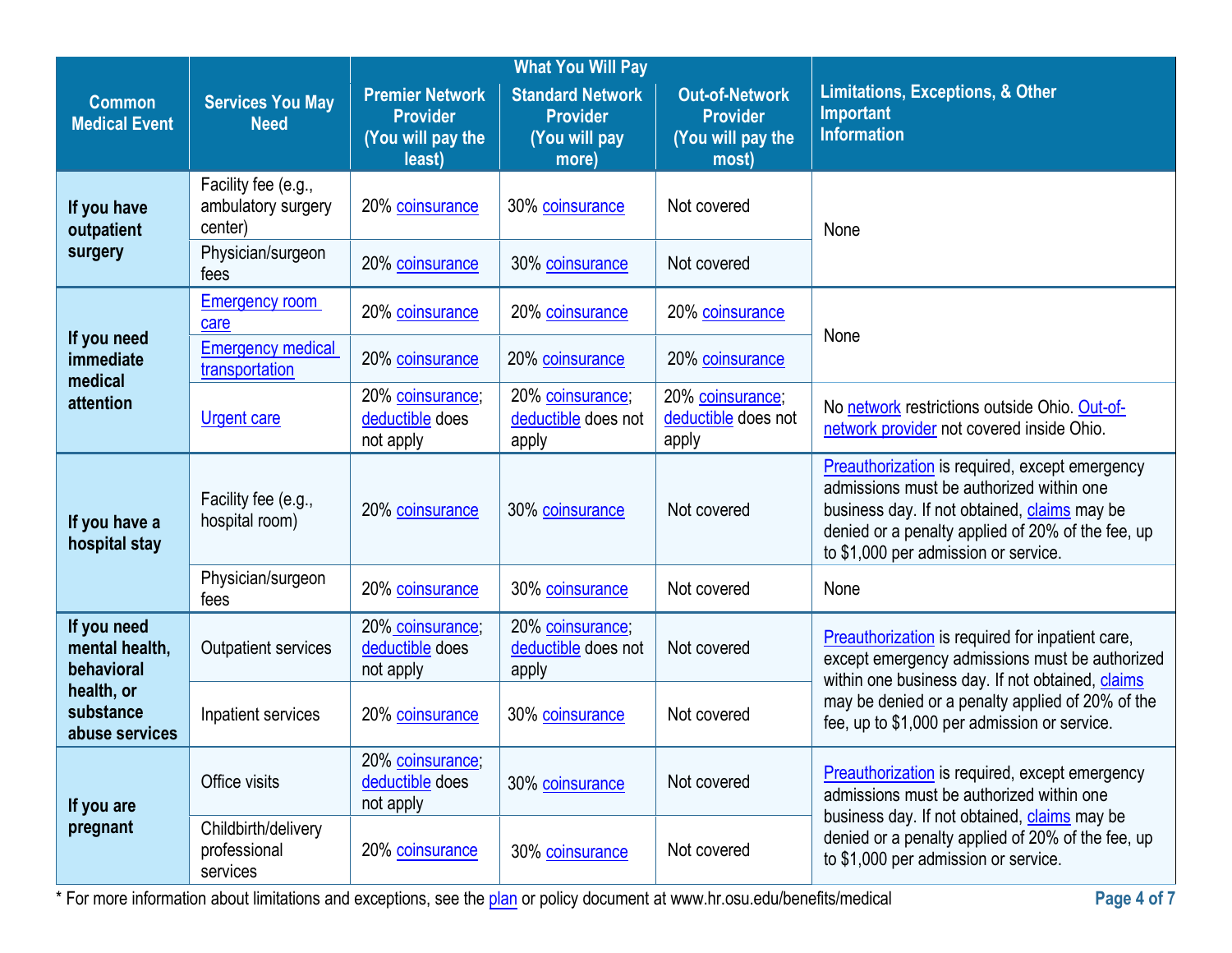|                                       |                                          |                                                                          | <b>What You Will Pay</b>                                             |                                                                        |                                                                                                                                                                                    |
|---------------------------------------|------------------------------------------|--------------------------------------------------------------------------|----------------------------------------------------------------------|------------------------------------------------------------------------|------------------------------------------------------------------------------------------------------------------------------------------------------------------------------------|
| <b>Common</b><br><b>Medical Event</b> | <b>Services You May</b><br><b>Need</b>   | <b>Premier Network</b><br><b>Provider</b><br>(You will pay the<br>least) | <b>Standard Network</b><br><b>Provider</b><br>(You will pay<br>more) | <b>Out-of-Network</b><br><b>Provider</b><br>(You will pay the<br>most) | <b>Limitations, Exceptions, &amp; Other</b><br><b>Important</b><br><b>Information</b>                                                                                              |
|                                       | Childbirth/delivery<br>facility services | 20% coinsurance                                                          | 30% coinsurance                                                      | Not covered                                                            |                                                                                                                                                                                    |
| If you need                           | Home health care                         | 20% coinsurance                                                          | 30% coinsurance                                                      | Not covered                                                            | <b>Preauthorization</b> is required. If not obtained,<br>claims may be denied or a penalty applied of 20%<br>of the fee, up to \$1,000 per admission or service                    |
|                                       | Rehabilitation<br><b>services</b>        | 20% coinsurance                                                          | 30% coinsurance                                                      | Not covered                                                            | Coverage for occupational and physical therapy<br>outpatient services is limited to a combined                                                                                     |
| help recovering<br>or have other      | <b>Habilitation services</b>             | 20% coinsurance                                                          | 30% coinsurance                                                      | Not covered                                                            | maximum of 45 visits per year. Coverage for<br>speech therapy is limited to 20 visits per year.                                                                                    |
| special health                        | <b>Skilled nursing care</b>              | 20% coinsurance                                                          | 30% coinsurance                                                      | Not covered                                                            | Coverage for extended care facility is limited to 60                                                                                                                               |
| needs                                 | Durable medical<br>equipment             | 20% coinsurance                                                          | 30% coinsurance                                                      | Not covered                                                            | days per year. Preauthorization is required, except<br>for durable medical equipment, which requires                                                                               |
|                                       | <b>Hospice services</b>                  | 20% coinsurance                                                          | 30% coinsurance                                                      | Not covered                                                            | preauthorization for services over \$2,000. If not<br>obtained, claims may be denied or a penalty<br>applied of 20% of the fee, up to \$1,000 per<br>admission, service, or claim. |
|                                       | Children's eye exam                      | Not covered                                                              | Not covered                                                          | Not covered                                                            |                                                                                                                                                                                    |
| If your child<br>needs dental         | Children's glasses                       | Not covered                                                              | Not covered                                                          | Not covered                                                            | None                                                                                                                                                                               |
| or eye care                           | Children's dental<br>check-up            | Not covered                                                              | Not covered                                                          | Not covered                                                            |                                                                                                                                                                                    |

**Excluded Services & Other Covered Services:** 

**Services Your [Plan](https://www.healthcare.gov/sbc-glossary/#plan) Generally Does NOT Cover (Check your policy or [plan](https://www.healthcare.gov/sbc-glossary/#plan) document for more information and a list of any other [excluded services.](https://www.healthcare.gov/sbc-glossary/#excluded-services))**

• Cosmetic Surgery

• Dental care (Adult & Child)

- Long-term care
- Non-emergency care when traveling outside the U.S.
- Private-duty nursing
- Routine eye care (Adult & Child)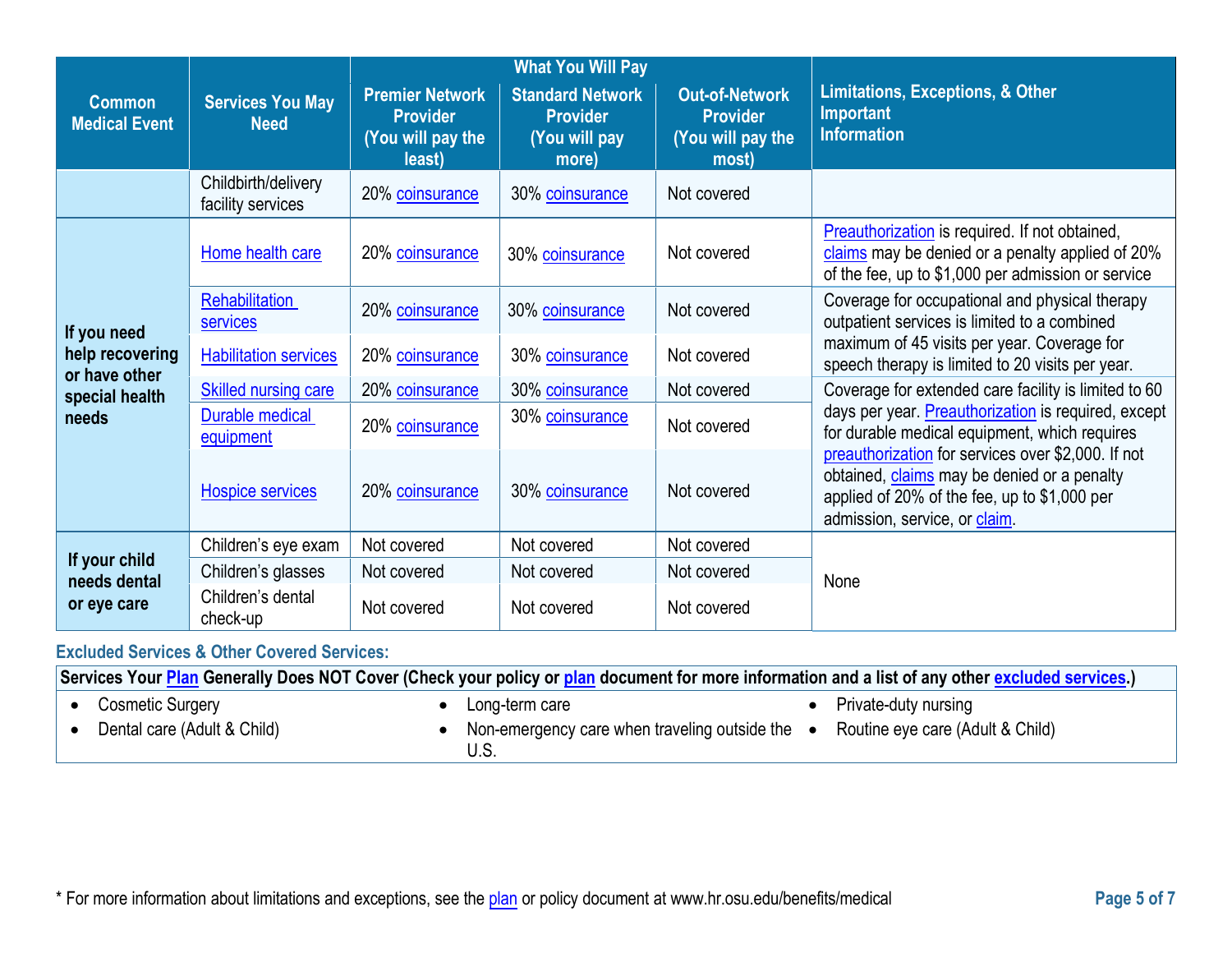| Other Covered Services (Limitations may apply to these services. This isn't a complete list. Please see your plan document.)                                              |  |                                                                                                                                                                                                                                                                               |           |                                                             |  |  |
|---------------------------------------------------------------------------------------------------------------------------------------------------------------------------|--|-------------------------------------------------------------------------------------------------------------------------------------------------------------------------------------------------------------------------------------------------------------------------------|-----------|-------------------------------------------------------------|--|--|
| Acupuncture (\$2,000 annual maximum,<br>combined with chiropractic care)<br>Bariatric surgery<br>Chiropractic care (\$2,000 annual maximum,<br>combined with acupuncture) |  | Hearing aids (20% coinsurance after deductible<br>up to \$1,400/single, \$2,800/bilateral every 3<br>years)<br>Infertility treatment (50% coinsurance after<br>separate deductible of \$1,000/person,<br>combined \$15,000 medical and prescription<br>drug lifetime maximum) | $\bullet$ | Routine foot care<br>Weight loss programs (50% coinsurance) |  |  |

Your Rights to Continue Coverage: There are agencies that can help if you want to continue your coverage after it ends. The contact information for those agencies is: Trustmark at 1-866-442-8257, OSU Health Plan at 1-800-678-6269 or 614-292-4700, or the U.S. Department of Health and Human Services, Center for Consumer Information and Insurance Oversight, at 1-877-267-2323 x61565 or www.cciio.cms.gov. Other coverage options may be available to you, too, including buying individual insurance coverage through the [Health Insurance](https://www.healthcare.gov/sbc-glossary/#health-insurance) Marketplace. For more information about th[e Marketplace,](https://www.healthcare.gov/sbc-glossary/#marketplace) visit [www.HealthCare.gov](http://www.healthcare.gov/) or call 1-800-318- 2596.

Your Grievance and Appeals Rights: There are agencies that can help if you have a complaint against your [plan](https://www.healthcare.gov/sbc-glossary/#plan) for a denial of a [claim.](https://www.healthcare.gov/sbc-glossary/#claim) This complaint is called a [grievance](https://www.healthcare.gov/sbc-glossary/#grievance) or [appeal.](https://www.healthcare.gov/sbc-glossary/#appeal) For more information about your rights, look at the explanation of benefits you will receive for that medical [claim.](https://www.healthcare.gov/sbc-glossary/#claim) Your [plan](https://www.healthcare.gov/sbc-glossary/#plan) documents also provide complete information on how to submit a [claim,](https://www.healthcare.gov/sbc-glossary/#claim) [appeal,](https://www.healthcare.gov/sbc-glossary/#appeal) or a [grievance](https://www.healthcare.gov/sbc-glossary/#grievance) for any reason to your [plan.](https://www.healthcare.gov/sbc-glossary/#plan) For more information about your rights, this notice, or assistance, contact: Trustmark at 1-866-442-8257 or OSU Health Plan at 1-800-678-6269 or 614-292-4700.

**Does this plan provide Minimum Essential Coverage? Yes**

[Minimum Essential Coverage g](https://www.healthcare.gov/sbc-glossary/#minimum-essential-coverage)enerally includes [plans,](https://www.healthcare.gov/sbc-glossary/#plan) [health insurance](https://www.healthcare.gov/sbc-glossary/#health-insurance) available through the [Marketplace](https://www.healthcare.gov/sbc-glossary/#marketplace) or other individual market policies, Medicare, Medicaid, CHIP, TRICARE, and certain other coverage. If you are eligible for certain types of [Minimum Essential Coverage,](https://www.healthcare.gov/sbc-glossary/#minimum-essential-coverage) you may not be eligible for the [premium tax credit.](https://www.healthcare.gov/sbc-glossary/#premium-tax-credits)

**Does this plan meet the Minimum Value Standards? Yes**

If your [plan](https://www.healthcare.gov/sbc-glossary/#plan) doesn't meet the [Minimum Value Standards,](https://www.healthcare.gov/sbc-glossary/#minimum-value-standard) you may be eligible for a [premium tax credit](https://www.healthcare.gov/sbc-glossary/#premium-tax-credits) to help you pay for a plan through the [Marketplace.](https://www.healthcare.gov/sbc-glossary/#marketplace)

**Language Access Services:**

Spanish (Español): Para obtener asistencia en Español, llame al 1-800-264-1552, x80014189. Tagalog (Tagalog): Kung kailangan ninyo ang tulong sa Tagalog tumawag sa 1-800-264-1552, x80014189. Chinese (中文): 如果需要中文的帮助, 请拨打这个号码 1-800-264-1552, x80014189. Navajo (Dine): Dinek'ehgo shika at'ohwol ninisingo, kwiijigo holne' 1-800-264-1552, x80014189.

*To see examples of how this [plan](https://www.healthcare.gov/sbc-glossary/#plan) might cover costs for a sample medical situation, see the next section.*